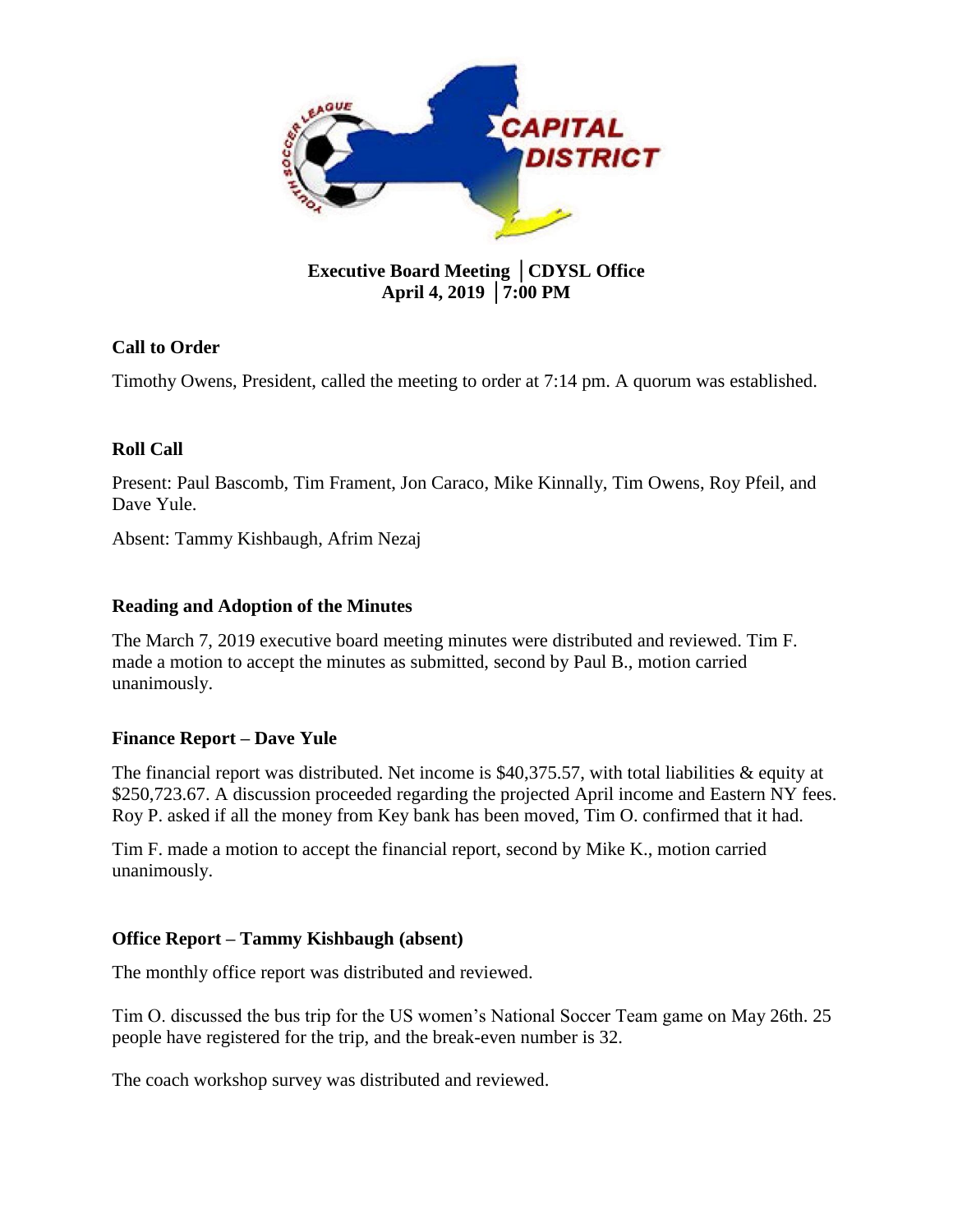### **Committee Reports:**

#### 1. **Rules – Scott Swere (absent)**

Tim O. stated that he will email Roy P. and Scott S. some suggestions for future rule changes. Tim O. also mentioned that he would like the board to consider lower the number of games to 8 for the U14 and older divisions.

It was also mentioned that a U14 girls team withdrew today.

### **2. Finance – Dave Yule**

No report

### **3. Games – Paul Bascomb**

Paul B. reported that he has received several emails recently regarding the dual roster issue that has been discussed previously. Currently, CDYSL rules do not allow dual registrations. Paul B. mentioned that this rule is negatively impacting smaller clubs.

Paul B said that because there are several teams registered as EDP. Since CDYSL doesn't allow dual registration, the players are unable to register to also play for their local teams through CDYSL.

Tim F. mentioned that one-way players could play for both under the current CDYSL rules is to have the player register with the local team, then with the permission of the local team, the player could play as a guest player with the EDP team.

Paul B. suggested that the board propose a rule change at the upcoming board meeting to allow for dual registration. After a discussion, Tim F. and Mike K. said that they would propose a modification to the policy that will allow for a player to register for 2 clubs, as long as one club registration is for play outside of CDYSL. Another proposal option would be to request a modify the guest pass rule.

### **4. Membership/Nominations – Afrim Nezaj (absent)** No report

### **5. Registrations – Tammy Kishbaugh (absent)**

The registration report was distributed. Registrations are ahead of last year. Paul B. mentioned that despite the early registration push, many registrations have come in late. Due to this, the office is quite backed up processing registrations.

### **6. Zero Tolerance/Appeals – Roy Pfeil**

Roy P. reported that he revised the letter to clubs regarding Zero Tolerance that was discussed last meeting, and Tammy K. has distributed the letter to all clubs.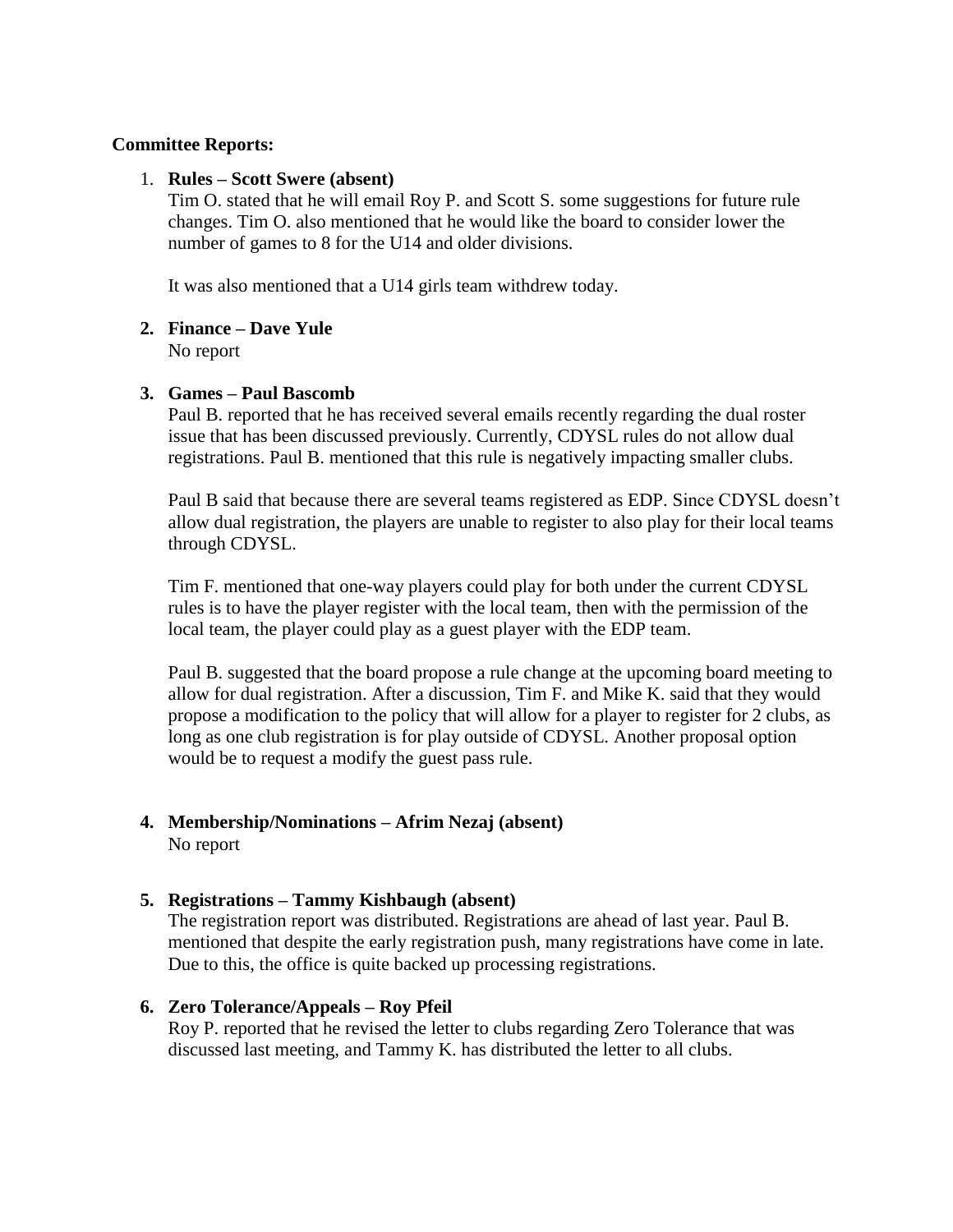#### **7. Arbitration/Appeals – Tim Frament**

Tim F. mentioned that a new grievance was reported today.

### **Special Committees**

## **1. Programs – Roy Pfeil**

## **a. Coaching Education – Roy Pfiel**

Roy P. reported that a coaching course has just been completed, and there is an upcoming 9v9 class. This upcoming class is 4 hours in length, with a minimum of 12 participants (maximum is 14). This class has been filled, and there is a waitlist.

A discussion proceeded on the process for a D license. The requirement is to complete 2 in-person classes (11v11 class required). If the person currently has an E license, only the 11v11 class is required.

## **b. ODP Program – Roy P.**

Roy P. mentioned that next year, the Afrims Bethlehem facility has been reserved for ODP practice on Monday evenings. Currently practices are on Sunday evening, which is not ideal Also, next year there will be a Capital District ODP group, with a separate one in Hudson Valley and one in the Western NY area.

### **c. Coaches Workshop**

Tim O. said the workshop was successful, but came in slightly over budget. Attendance was comparable to previous years.

It was discussed that since the schedule is now distributed electronically, instead of at the workshop, there is not an incentive for coaches to attend. Also, since the videos of the sessions are available online, it contributes to low numbers attending the clinics. However, the general feeling of the executive board is that the workshop is beneficial since many local coaches are accessing the videos and attending the workshop.

### **Unfinished Business**

Empire Cup: 78 teams have registered, and Tim O. is anticipating a 10% withdrawal since some divisions are not viable. Registration closed April 1<sup>st</sup>, and Afrims will be setting up the divisions. Dave Y is projecting 1 team using the preferred hotel.

CDYSL Secretary Position: 2 club representatives are interested in the position, and there will be a vote at the April board meeting.

CDYSL Office: Tim O. mentioned that the office is very busy right now. Karolyn's position was transitioned to Pilar Coghlan 2 weeks ago. Other personnel issues were discussed regarding a lack of focus resulting in errors. After further discussion, it was decided that the board would defer to Tammy K to make and decisions regarding office personnel.